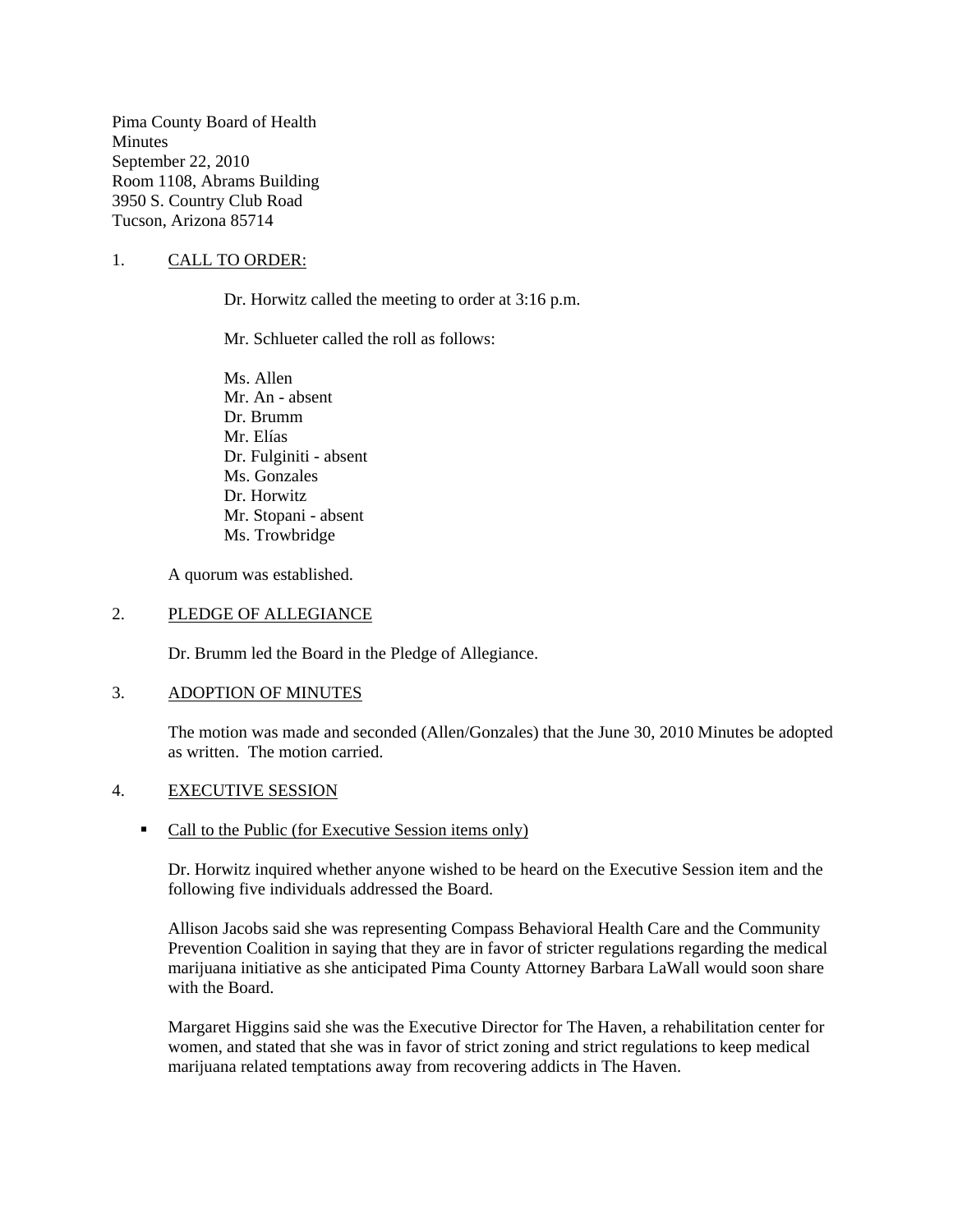Barbara LaWall, Pima County Attorney, addressed the Board to encourage their support of the proposed Ordinance (Agenda Item 5.) to provide regulations for medical marijuana. She discussed the complexity of the medical marijuana initiative, Proposition 203, and pointing out that it is largely void of necessary restrictions and regulations. If passed, Proposition 203 would allow for medical marijuana dispensaries at a ratio of one dispensary for every ten licensed pharmacies in Arizona. The dispensary agents would be subject to lenient criminal record restrictions which disqualify only violent felons and those with a felony drug conviction within the last ten years. There are no regulations on employees, no restrictions on where and how much marijuana is grown and no regulations on oversight. Ms. LaWall asserted that the more drugs are accepted by a community, the higher the teen drug rate is and cited that a recent study showed young people in jurisdictions with medical marijuana laws have a higher rate of marijuana use than in areas which do not have such laws.

Amelia Cramer, Chief Deputy County Attorney, said Proposition 203 is ten pages of complicated legal language. Ms. Cramer reiterated that there are very few restrictions on who can dispense medical marijuana. There are provisions within Proposition 203 that lend themselves to the occlusion of identity of those operating medical marijuana dispensaries; these provisions include a requirement to destroy the dispensary agents' fingerprints after the background check and not requiring that the dispensary be incorporated. There are also provisions that prohibit law enforcement agencies from investigation the operations of the dispensaries. The patient authorization is referred to as a certification not a prescription and can be issued by a doctor of medicine, osteopathy, naturopathic medicine, or homeopathy. Ms. Cramer encouraged the Board to endorse the proposed County medical marijuana Ordinance and pointed out that Pima County is trying to put regulations in place ahead of time in the event that Proposition 203 is approved; citing that it is hard to apply restrictions after a business has been established.

Tom Rankin, Deputy County Attorney, reported that in Oregon 85 percent of the medical marijuana certifications are for pain. He also passed around medical marijuana ads from California. In response to questions, Mr. Rankin stated that per Proposition 203 the certifier must assess the patient's medical history, but that it doesn't have to be in person; there is no tracking required on the certifier; and there is no dosage control. In response to questions, Mr. Rankin cited increased crime in areas with medical marijuana dispensaries and increased marijuana related DUIs and marijuana related DUI fatalities in Montana.

The motion was made and seconded (Elías/Gonzales) that the Board convene to Executive Session. The motion carried and at 3:58 the Board convened to Executive Session.

The meeting reconvened at 4:21 pm with the same members present as at roll call.

# 5. PROPOSED AMENDMENT TO TITLE 8 ADDING CHAPTER 8.80 - MEDICAL MARIJUANA

Dr. Horwitz referred the Board to the draft Ordinance to amend Title 8. Deputy County Attorney Paula Perrera was present and participated in discussion, primarily in answering questions. Ms. Trowbridge asserted that the meeting's medical marijuana discussions were one sided and that there are people with legitimate health conditions who can benefit from medical marijuana. Mr. Elías expressed concerns over budget impacts from medical marijuana. Discussion brought out that Planning and Zoning was anticipated to be impacted the most by medical marijuana and proposed related ordinances, but there could also be an impact on the Health Department.